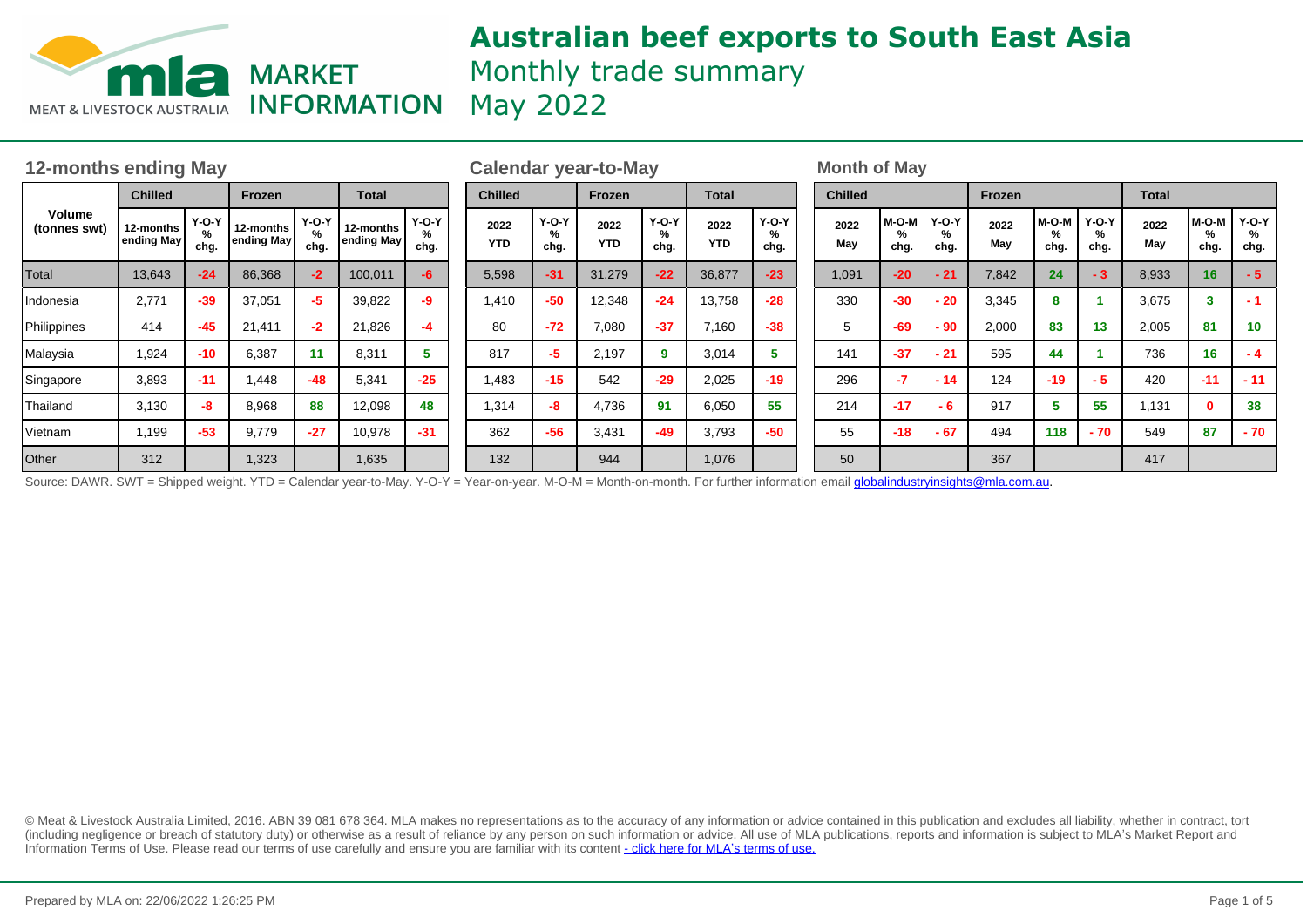

# **Australian beef exports to South East Asia**

Monthly trade summary

May 2022



 $0.8$ **AUD/USD**  $0.7$  $0.6$ May 2019 Oct 2019 May 2020 Oct 2020 May 2021 Oct 2021 **Jul 2019** Jan 2020 **Jul 2020** Jan 2021 **Jul 2021** Jan 2022

**AUD/USD**

Source: DAWR, Prepared by MLA



Source: DAWR, Prepared by MLA

Source: xe.com, Prepared by MLA

### **Monthly chilled beef exports to South East Asia Monthly frozen beef exports to South East Asia**



Source: DAWR, Prepared by MLA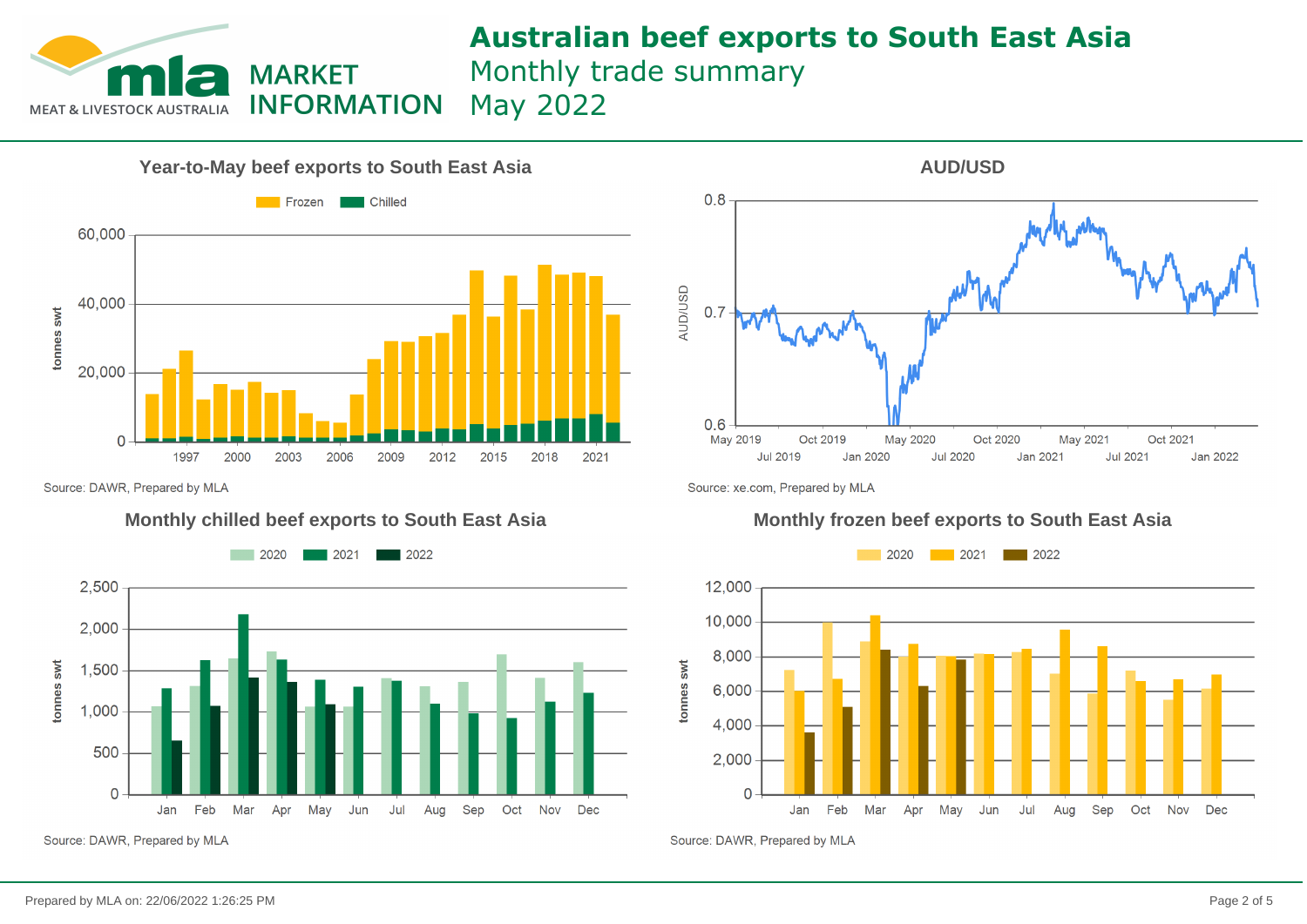

# **Australian beef exports to South East Asia**

Monthly trade summary

May 2022



Source: DAWR, Prepared by MLA







Source: DAWR, Prepared by MLA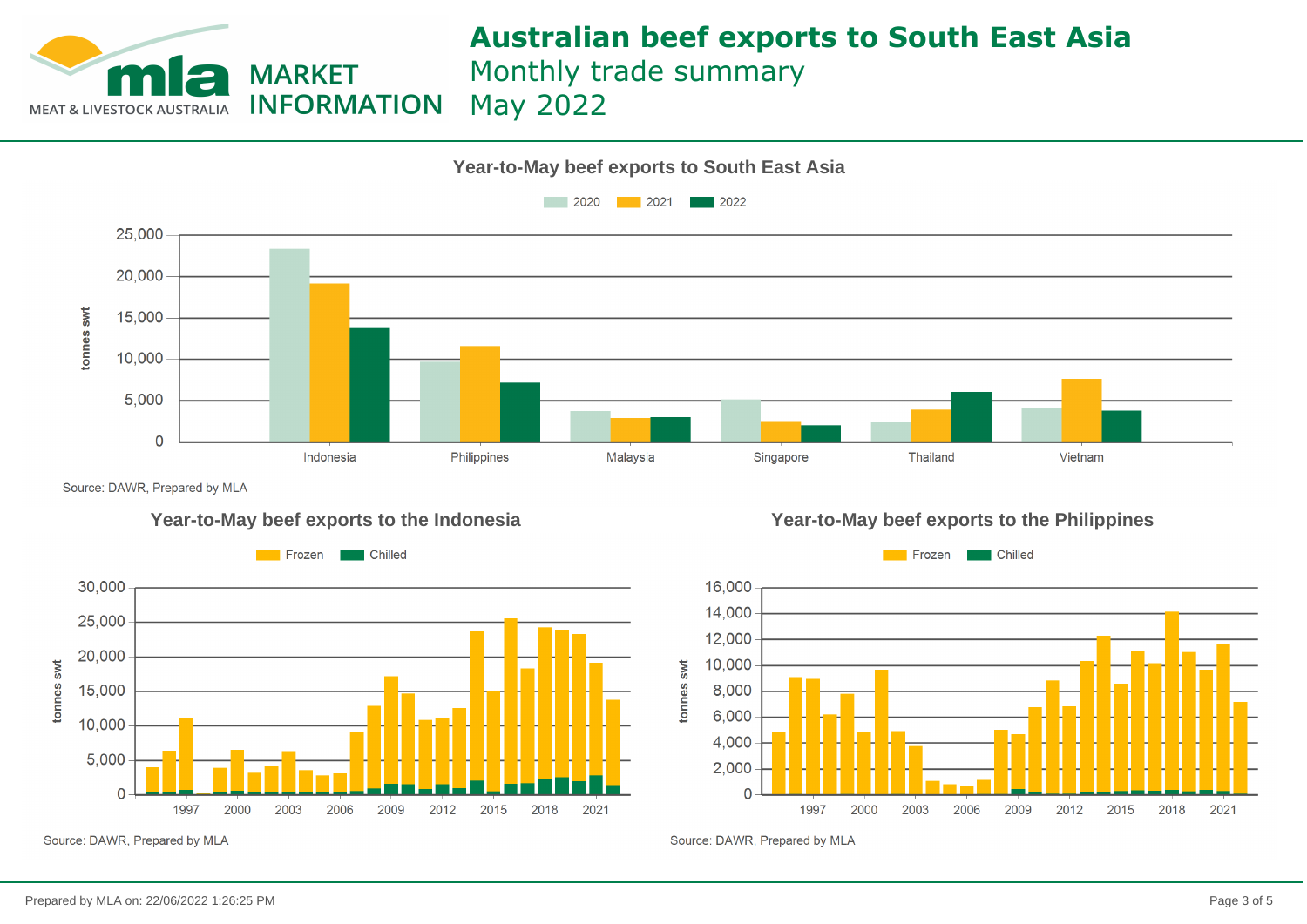

# **Australian beef exports to South East Asia**

Monthly trade summary

May 2022





Source: DAWR, Prepared by MLA

Source: DAWR, Prepared by MLA

### **Year-to-May beef exports to Indonesia**



Source: DAWR, Prepared by MLA

## **NEED MORE INFORMATION?**



Click here for further prices and market information: http://www.mla.com.au/prices-markets



To download all historical data, click here to access MLA's statistics database: http://statistics.mla.com.au



Email marketinfo@mla.com.au to subscribe to this or any other of MLA's market information reports